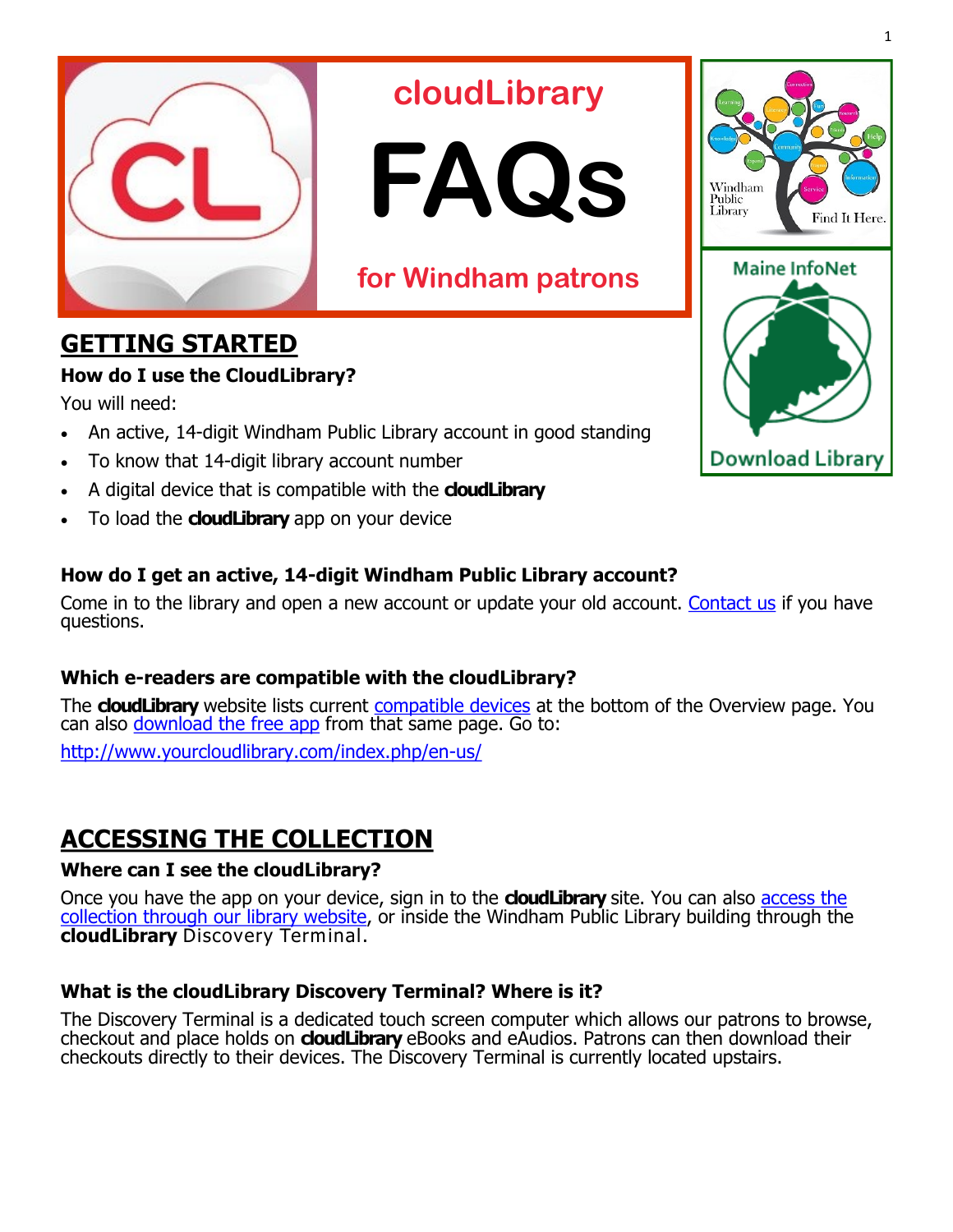## **BORROWING**

#### **How long can I keep an item?**

Our eBooks and eAudios check out for up to 21 days (3 weeks).

#### **How many digital items can I have out at one time?**

Three.

#### **Is it possible to renew my items?**

Yes, as long as there are no holds on a title, a Renew button will appear in your My Books tabs 3 days prior to your loan expiring.

#### **Can I return an item early?**

Yes. Go to **My Books** to return (check in) the item.

#### **What fines are associated with cloudLibrary items?**

None. At the end of the checkout period the book returns automatically. If you transferred the book to a portable device from your computer, the file on that device will have expired after the "due date" and you will no longer be able to access it.

#### **Can I keep track of what I read using the cloudLibrary?**

Yes. Go to **My Books** and select **History**. Your selections are automatically saved, but you can choose to opt out of this feature.

#### **Can I save my bookmarks in the cloudLibrary?**

Yes. Bookmarks are saved in the **cloudLibrary**. When you check out a book again that you have bookmarked previously, your bookmarks will reappear.

## **HOLDS (RESERVES)**

#### **Why do I have to wait for a digital item?**

The current model used by publishers dictates that eBooks and eAudios be treated in the same way we lend physical items, which results in a one-copy/one user model.

#### **How many holds can I have?**

Three.

#### **How do holds work?**

When you place a hold on an item, the screen will display the number of days until the item is available. To see the items you have on hold, go to **My Books** and then select **Hold**.